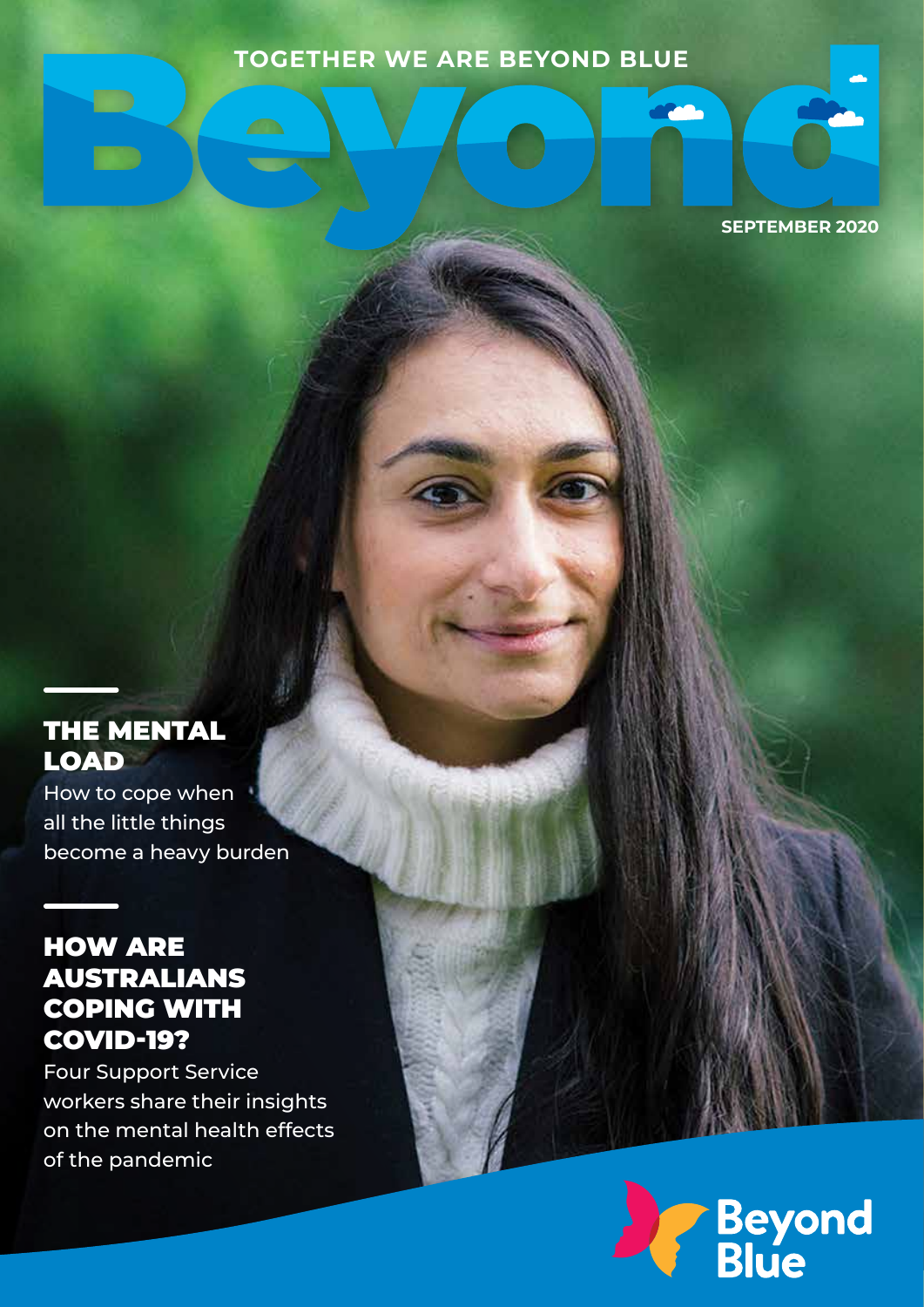# **Welcome to Beyond. Thanks for being here.**

**02 Welcome** An update from our CEO, Georgie Harman

- **04 The mental load one woman's experience**  Roo shares her story on managing it all
- **06** Rosslyn's legacy<br>
Why Rosslyn decided to use her Will to support Beyond Blue

**07** Why we support Beyond Blue<br>A staff-led initiative at the Moelis A staff-led initiative at the Moelis Australia Foundation

**08** Our NewAccess program Meet the everyday Australians who are the coaches behind our NewAccess program

**10 How are Australians coping with COVID-19?** An interview with four Support Service counsellors

**12** The launch of *Not Alone*, **our new podcast**  The first six episodes are out now

**13 Financial wellbeing and mental health**  How to cope with financial stress

- **14 Have your say on Beyond Blue's next event** Help us develop our next signature fundraising event
- **15 Team Beyond Blue in action** Beyond Blue supporters are getting creative



#### **This has been a year none of us will ever forget.**

**O**ur community has faced unprecedented challenges – from devastating bushfires to a pandemic that has created a seismic shift in the way we live.

People are reaching out to Beyond Blue in record numbers and I want to take this opportunity to thank you for your support. It has never been more needed or appreciated.

Contacts to Beyond Blue's support services increased 66 per cent in April and 60 per cent in May compared to the same period in 2019. In June, calls were up 47 per cent on June 2019. Not surprisingly, contacts from Victoria have dominated the past few weeks.

In March we set up a "Coping with Coronavirus" thread on our online peer support forums and in the those early weeks it received seven times the volume of traffic a similar thread on the summer bushfires received earlier in the year. Now, these online forums have seen more than one million engagements since early April.

The pandemic is having an impact on those already living with mental health issues and people who have never struggled before. Some are doing it much tougher than others.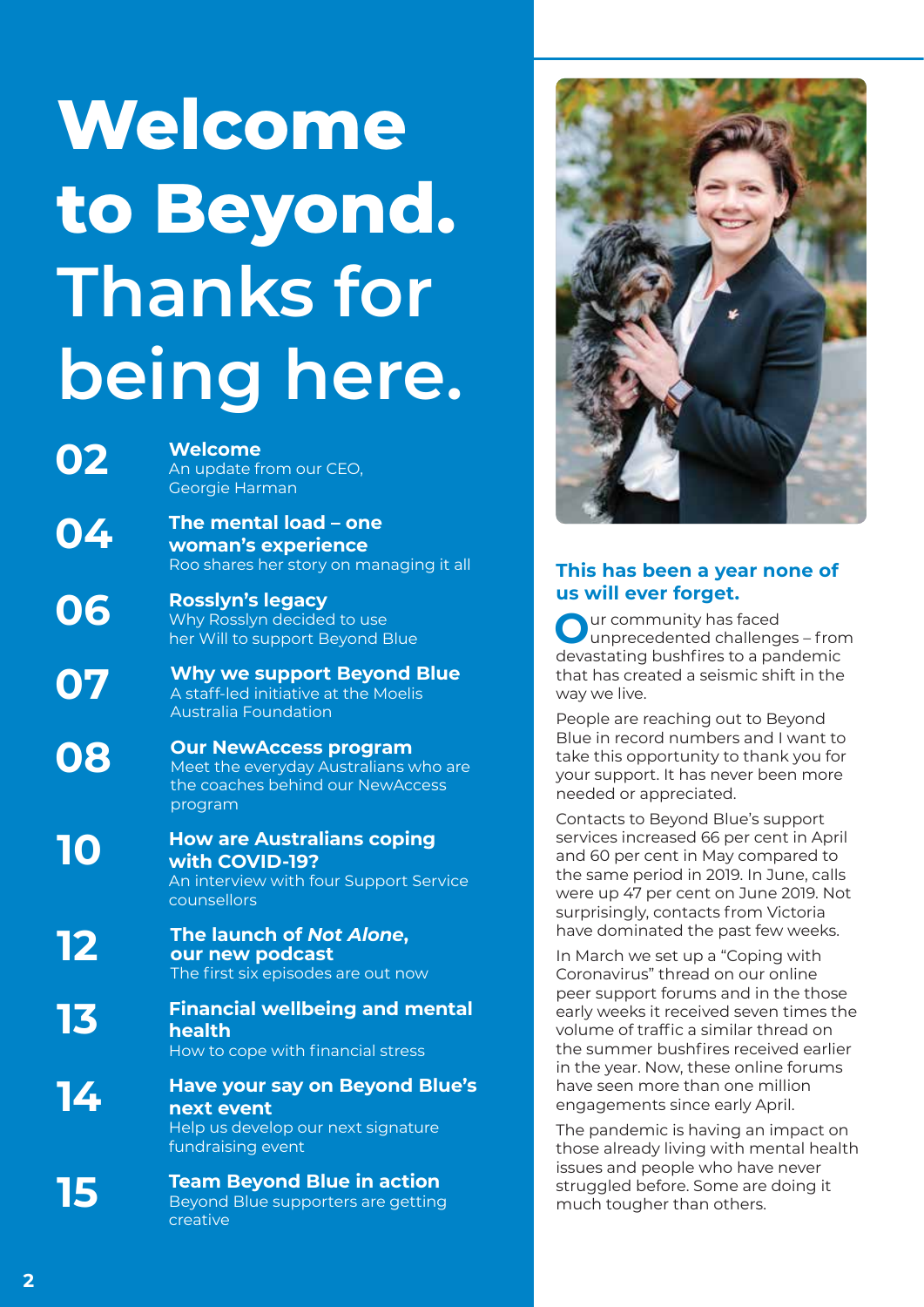These are trying times. But we will get through them.

What we need right now is kindness, compassion, and patience. As we grapple with uncertainty and restrictions on the way we live, it can help to remind ourselves that the sacrifices we're making are for the greater good.

We're doing this for our family, our friends, and our neighbours. For older Australians and those living with disability, for people with chronic health challenges, for our educators, healthcare and other essential workers.

And when they need our help, Beyond Blue will continue to be here. Our services are for everyone. There is no eligibility criteria. We don't want people to wait until they reach crisis point before reaching out to us.

A simple conversation to talk things through and put a practical plan in place to cope may be enough to stop things spiralling. Our experienced counsellors provide free and immediate support and advice if you're feeling stressed, anxious, or depressed, if you're concerned about a loved one or you have concerns about finances, employment, or education.

In the six months since the pandemic hit, Beyond Blue has adapted our programs and services to ensure we maintain and, where possible, increase our engagement with the community. We are always listening to what you need.

Our team worked around the clock to build the new Coronavirus Mental Wellbeing Support Service in just over a week. We then forged new partnerships, added new support options, and have continuously updated the digital site's content to match the community's changing concerns.

Our early intervention mental health coaching service, NewAccess, has mobilised to meet demand for more telehealth services, while at the same time responding to the unique

needs of people affected by the summer bushfires.

As we embark on delivering a new strategic plan over the next three years, our three strategic priorities are promoting mental health and wellbeing, being a trusted source of information, advice and support, and working together to prevent suicide.

Given the pace and scale of upheaval since we settled on these priorities late last year, we asked ourselves, are these still right? We believe they are, and so we move forward with renewed confidence.

This year, millions of people in Australia and around the world have had to re-evaluate the way we live, the way we work, and the way we connect. It has brought into sharp focus what matters most.

We are looking out for our neighbours, practicing random acts of kindness, and recognising that for communities to flourish we need to look after everyone, particularly those facing the most adversity.

And that is Beyond Blue's work in a nutshell. We are there for people when they need us most. Your generosity has allowed us to do that and I hope you stick with us so we can always be there for people when they need us. For this I say thank you.

It is hard to find anyone who has been untouched by the events of this year. We understand if these tough times mean you can't give like you have before.

If this is the case, remember we are here for you.

Thank you for your compassion and generosity.

Georgie Harman CEO

*"And that is Beyond Blue's work in a nutshell.* 

*We are there for people when they need us most."*

**We are so thankful for your support in helping our mental health professionals be there to answer every call. If you would like to make a donation, simply complete and mail the enclosed coupon, donate online at beyondblue.org.au/ donate or call 03 9810 6100.**

Beyond Blue acknowledges the Traditional Owners of the Land in Melbourne in which our head office is based, the Wurundjeri people of the Kulin Nation. We pay our respects to Elders past and present and extend our respect to all Elders and Aboriginal and Torres Strait Islander peoples across Australia.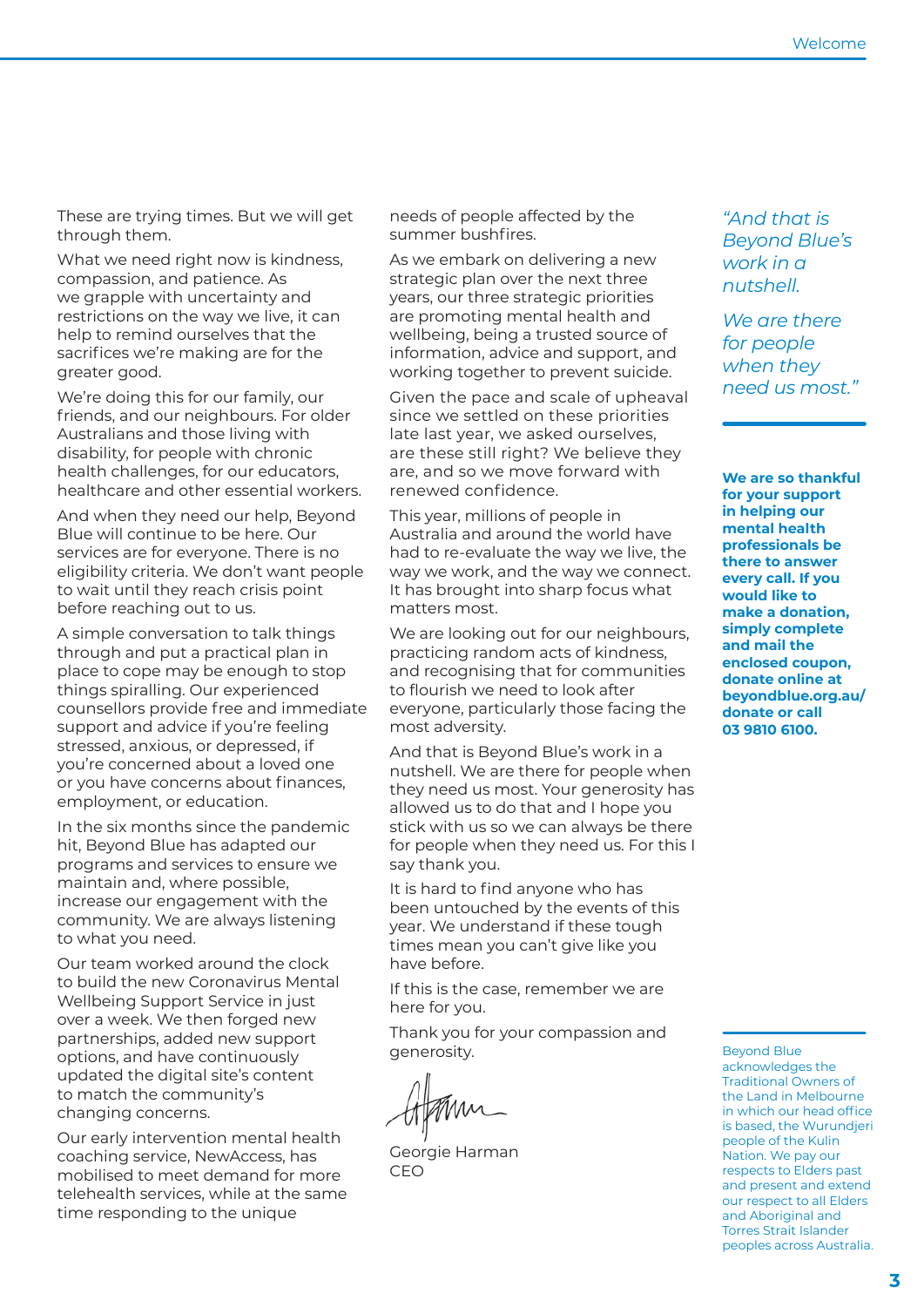# **The mental load** omar<sub>i</sub> **experience**

#### **Mental load can be tricky to articulate since it refers to seemingly invisible mental work that we do, but rarely stop to consider. Roo shares her story of coping with it.**

**M**ental load is that thing that keeps your mind 'ticking' – the never-ending to-do lists, organising, prioritising and planning that helps keep our work, home, family, and social lives running smoothly.

When the mental load isn't shared equally within households, it can become a heavy burden that leads to stress, fatigue and exhaustion, all of which can affect our mental health and wellbeing. All too often, this mental load is carried by women.

#### **Roo's story**

The loss of precious spare time and a head brimming with to-do lists is something Roopinder (Roo) Dhillon, a lawyer and mum of 19-month-old daughter Siana, is all too familiar with. "Mental load for me is the weight of what I have on my mind, all the time. This includes life admin, housework, cooking, grocery shopping, anything to do with my child, social commitments, etc. It's an endless to-do list but also, it's the task of constantly managing and juggling that list. It's this constant weight of pressure on my mind," says Roo.

For Roo, the mental load has definitely felt heavier since becoming a mother.

"As the woman, you carry the child, you birth the child, if you're breastfeeding you feed the child, and if you're at home with them, you're their first go-to. Much of the responsibility fell to me from the word go and just never really went away," she says.

Roo says she feels very lucky to have a beautiful, spirited daughter,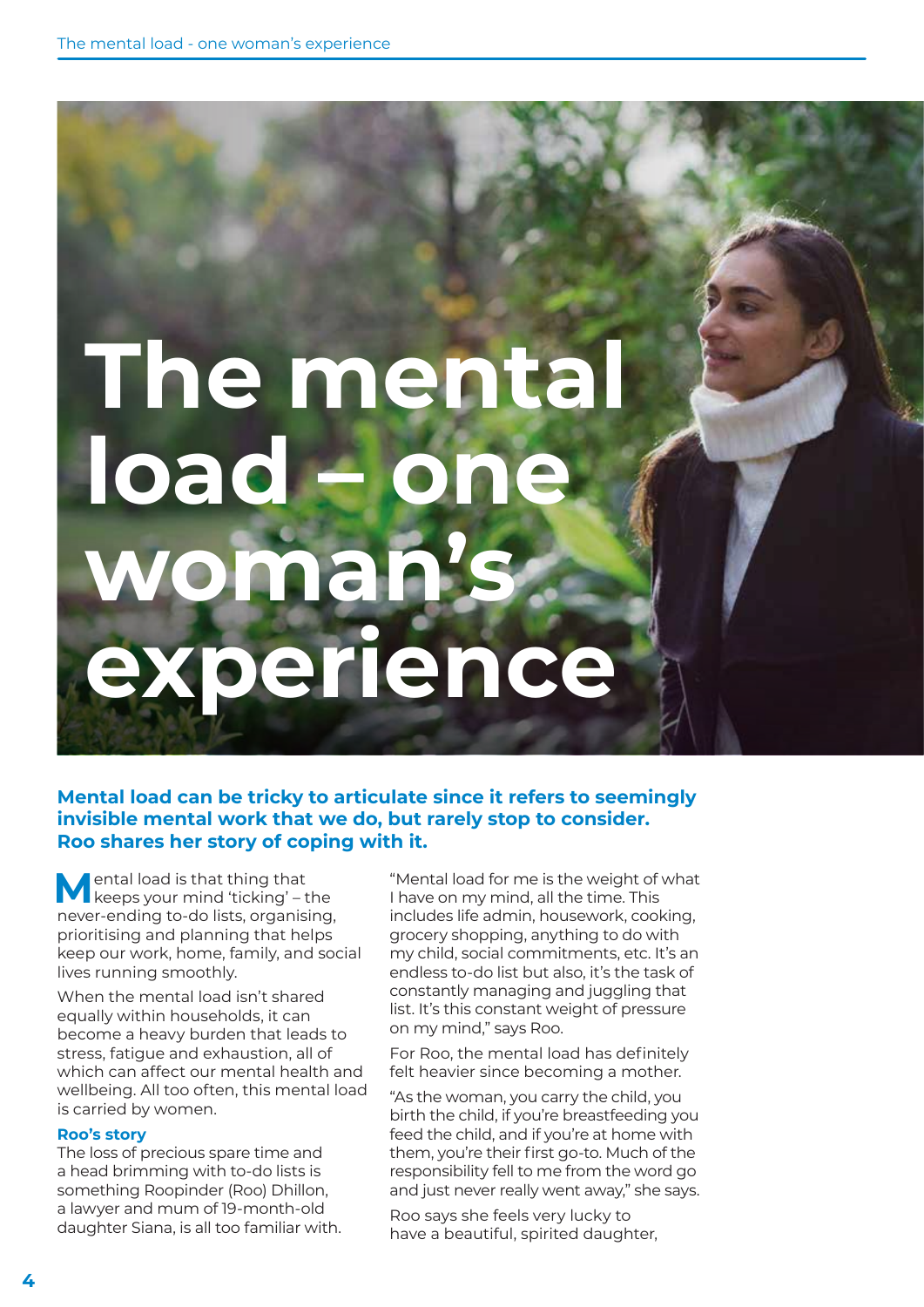

an incredibly helpful partner and wonderful in-laws, but she also readily admits that she finds the responsibilities and mental load that comes with being a parent challenging.

"When I start feeling really overwhelmed and like I'm being taken for granted, I try to remember that I usually start feeling like that when I need more time for myself. Once I've realised that, I make it happen – because if I don't, then that's when my mental health can deteriorate."

#### **Why do women carry this load?**

Social conditioning plays a big part – our mothers did it, their mothers did it, and so on. For some women, there's a belief that it's part of being a 'good wife' and a 'good mother', which again, is caused by deep-rooted societal norms.

"I was raised in a culture where women are the primary caregiver, so I guess I've been conditioned into doing the

same. The dynamics of my relationship play a part too. I'm also pretty detailorientated and like things to be done a certain way," she adds.

Roo decided to go back to work full time due to her law firm offering more flexibility in response to the pandemic. Refocusing on her career has been a good decision, although her daughter remains her main priority.

"Becoming a mother has meant that my priorities have changed. I have to expect less of myself, work less, earn less, and accept that – for now anyway. I remind myself that it's not permanent – that you can 'have it all', you just can't have it all at the same time."

#### **Lightening the load**

For many women, a big part of lightening the mental load lies in talking about the fact that it exists in the first place. By talking openly about it with your partner, you shine a light on the problem – and you know what they say about a problem shared…

"I learnt pretty quickly that you need to create a system that works for you and your family. We decided to move next door to our in-laws after having our daughter and it's literally the best decision we've ever made," says Roo.

"I also make the most of organisational apps and online calendars. My partner and I both have access to them, which is key. But the main way I lighten my mental load is by communicating with my partner if things are starting to feel too heavy."

*"Mental load is an endless to-do list, a constant weight of pressure on my mind. The main way I lighten my mental load is by communicating with my partner."* 

If the mental load you're carrying is making you experience stress and anxiety, help is available. Call 1300 22 4636 or visit beyondblue.org.au.

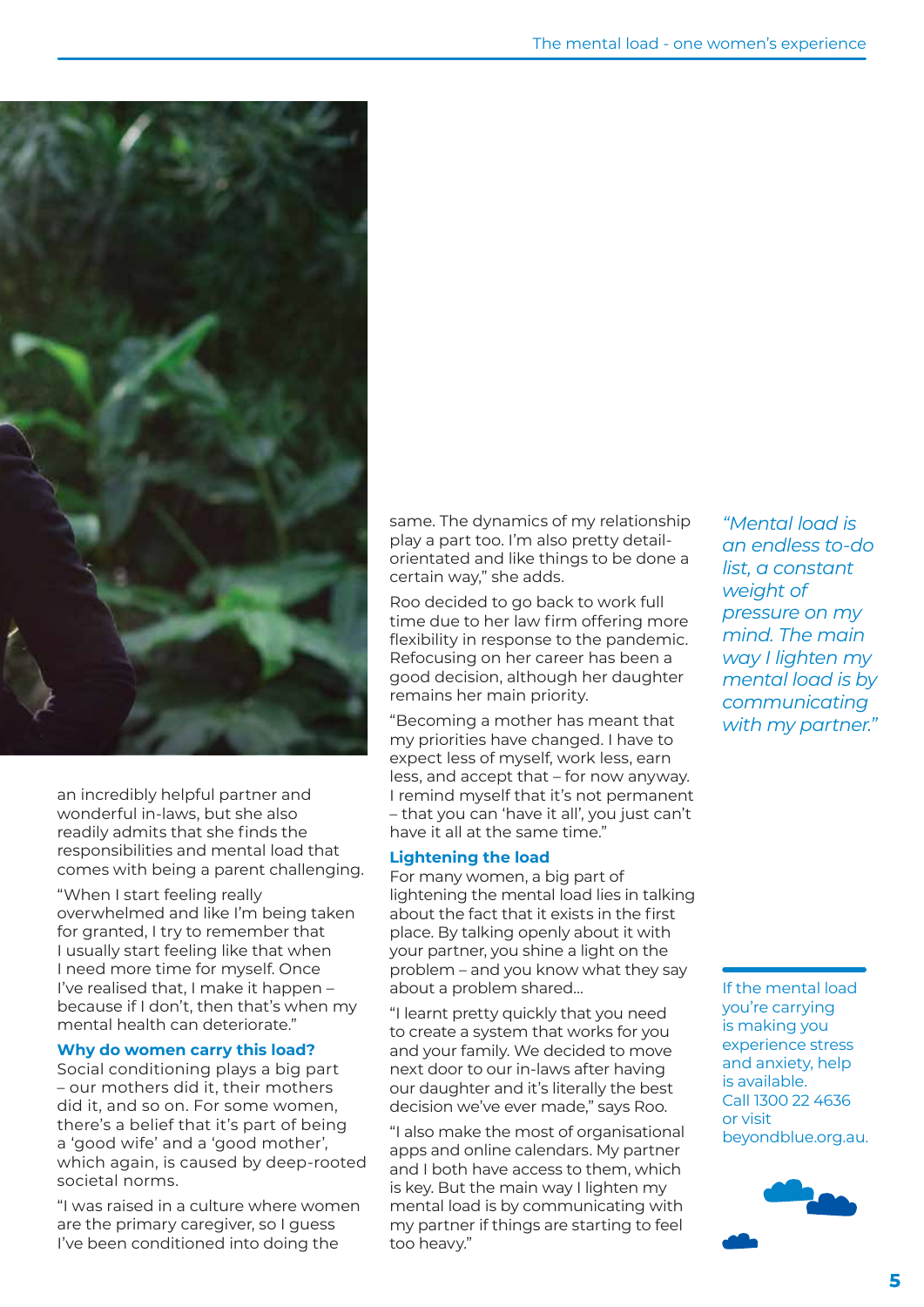# **Rosslyn's legacy**

**Discovering she had an incurable cancer was a shock for Rosslyn Taylor. It became the motivation for this remarkable woman to include a gift to Beyond Blue in her Will, creating her own legacy and helping save lives in the future.**

"My cancer diagnosis brought me faceto-face with reality in a sudden way," Rosslyn says. "It has in many ways given me a heads-up for the future and an agenda for the rest of my life. I decided to get my affairs in order and part of that was the desire to help people with mental illness into the future."

Rosslyn's first experience with mental illness came when her elder sister told her that she was experiencing depression.

"Because I hadn't experienced depression at that point, it was hard for me to understand it. Broken limbs, the flu, even cancer are commonplace and there is a physical manifestation of these illnesses. Poor mental health is very much misunderstood, and variations on 'pull yourself together' can still be very common."

Rosslyn's own experience with depression started 20 years ago, and it took her a long time to recover.

"It was a long, hard road to travel. I knew my family was very worried about me so I did what so many others do and hid my feelings from them. I felt, beyond a shadow of a doubt, that life would always be this dreadful existence.



I hit rock bottom many times. I was often suicidal and had to work hard to overcome these feelings, or at least learn to live with them."

"That's why, when given the opportunity to become a Community Champion on the Beyond Blue online forums, I took it with the hope that I could give support to those who are struggling.

"It is a great honour to do this. I have been given a great deal of personal support from the forum when I needed it. Just being there is sometimes the best help."

It is this extraordinary desire to help others that resulted in Rosslyn including a gift to Beyond Blue in her Will.

"I updated my will recently with the knowledge that it will probably be my last one and that I needed to get it right," she said. "I was surprised how emotional I became at times. I felt I would like to continue to support the organisations that care for people in the areas that resonate with me. Beyond Blue is one such organisation."

"It's good to know my legacy will help others and continue the work I have seen started and been a part of for so long. I think the work of Beyond Blue is unique and this is my way of helping continue this support into the future when I am no longer here."

For now, Rosslyn is making the most of every day she has with her children, grandchildren, friends and the things she loves – gardening, knitting, embroidery, crosswords and scrapbooking.

"I want to leave some good memories for my grandchildren and have started to make scrapbooks for each one. I think it will be a long process with eight grandchildren, so I need to get to work on them!"

*"Rosslyn's gift will help create lasting change, by protecting everyone's mental health and improving the lives of people affected by anxiety, depression and suicide into the future."*

**If you'd like to learn more about leaving a gift in your Will to Beyond Blue, you can contact Linda Ball, Gifts in Wills Manager, on (03) 9892 6985 or visit our website beyondblue.org. au/wills.**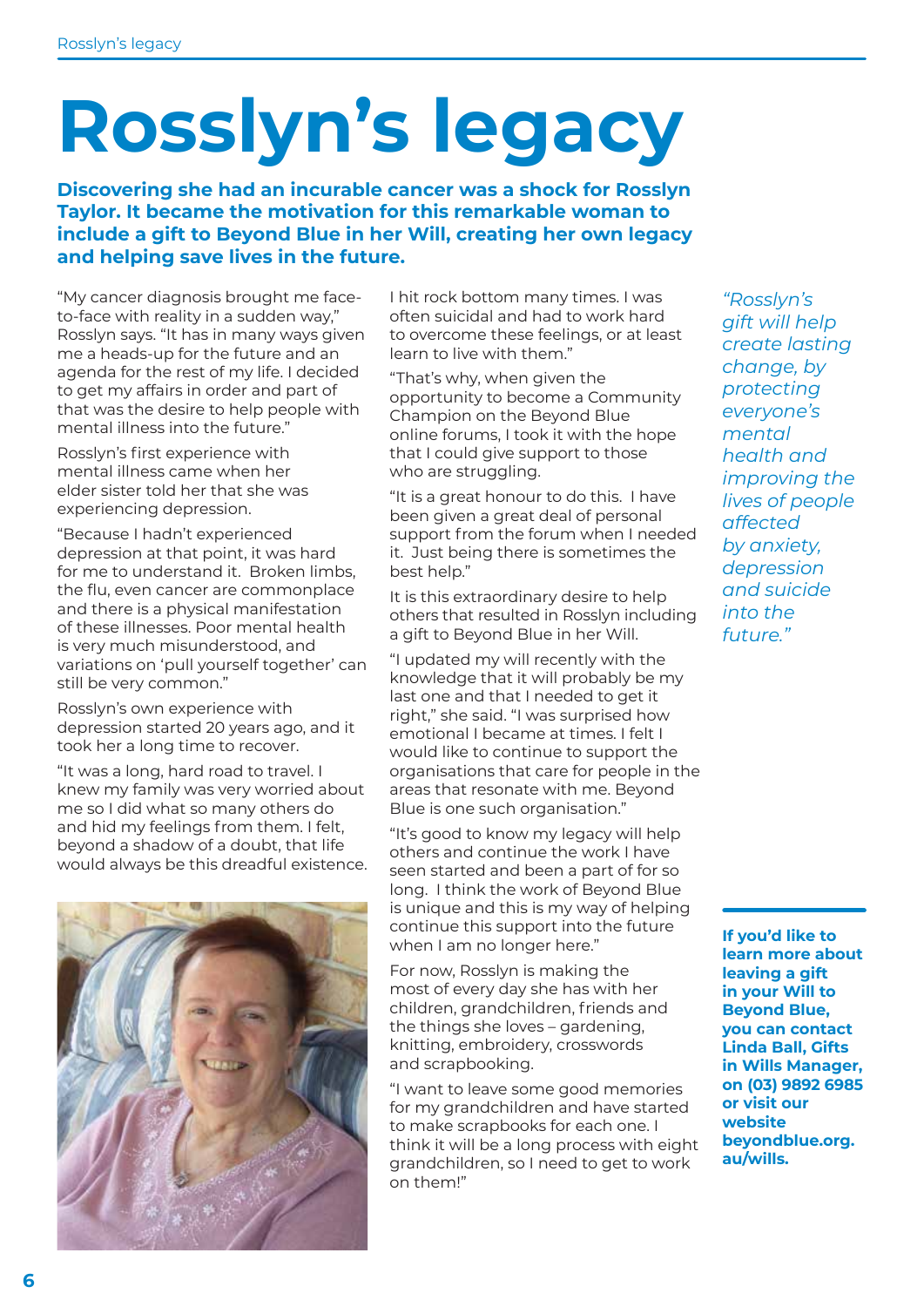### **Why we support Beyond Blue**

**When the Moelis Australia Foundation was considering how their business would make a difference, staff input and the personal values of Joint Chief Executive, Chris Wyke, led them to Beyond Blue.** 

#### **Why did you choose to support the mental health of the community?**

Mental health is a significant issue in the community, but one that is hard to articulate as there is not one specific solution or problem. A bit like an iceberg, we often only see the surface level issues and more support is needed to have a real impact and make a difference for those in the community experiencing mental health issues.

#### **What made you start supporting Beyond Blue?**

We set up our Foundation to be staffled and to create a vessel for staff to support causes and organisations close to their hearts. Both business and personal experience came together which led to Beyond Blue being a charity that we wanted to support. From a business sense, the work of Beyond Blue resonated with many of our staff, especially in a world where mental health can be often overlooked. Personally, I unfortunately saw the impact that suicide has on family and the community, which led to my passion for Beyond Blue.

#### **What impact do you hope to have through your support?**

Put simply, to provide help to people who need it. To make sure that when someone calls Beyond Blue, their call is answered.

In supporting Beyond Blue, it has been humbling to read the courageous personal stories of those who have been positively impacted through the Support Service. We want to enable



Joint Chief Executive Officer, Chris Wyke, with his children

more success stories.

#### **Would you recommend that other people in your position support Beyond Blue?**

Definitely. Any leader of any organisation would have had to deal with the mental health issues of their staff, especially in the past six months. By supporting Beyond Blue, you are supporting your staff and community. But you don't have to be a CEO or leader to see the impact on the community's mental health, especially at the moment. I think we all know someone experiencing these issues and there has never been a more relevant time to give to Beyond Blue to ensure that people get the support that they need.

The Moelis Australia Foundation are one of a growing list of Beyond Blue Major Donors. They have donated over \$120,000 this year to Beyond Blue. A major gift is a significant financial donation made by individuals, charitable trusts, foundations or Private Ancillary Funds (PAFs).

**If you would like to learn more about major giving at Beyond Blue, you can contact Tulsi Rajyaguru, Major Gifts Manager, on (03) 9892 6984.**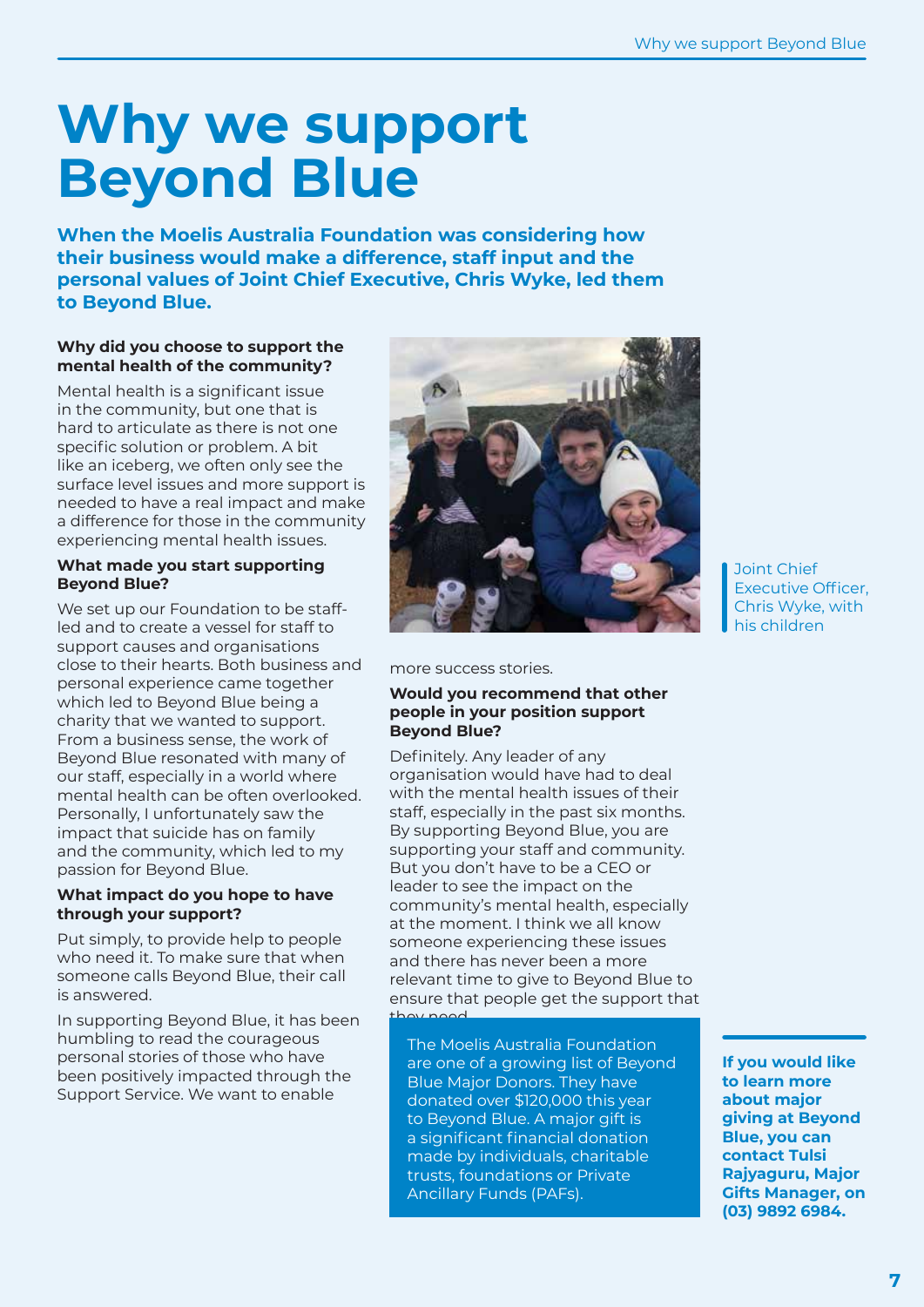### **Meet the coaches behind our innovative NewAccess program**

**At the heart of NewAccess – a free program developed by Beyond Blue to support anyone feeling stressed, anxious or overwhelmed – are its coaches. Here, three of them share why they love what they do.**

**O**ur NewAccess program helps Australians recognise problematic patterns of thinking and behaviour as a first step to finding more helpful ways to think and act.

It is driven by 'coaches', ordinary Australians who give once-a-week halfhour coaching sessions.

"I'm not a psychologist and I'm not a counsellor," says NewAccess coach Chris Tully. "I'm a coach and I think that title is just one of the many things that makes the NewAccess program so appealing."

Brisbane-based Chris has been involved with NewAccess for the past two and a half years. Our coaches, who are highly trained using an evidencebased approach, come from all walks of life. Chris is ex-military, and a former sales rep.

"Coming from non-clinical backgrounds means we're able to relate to people really well and have so much empathy for whatever people who reach out to us are experiencing," he says.

Fellow NewAccess coach Jo-Anne Rechner, a former high-school

teacher, agrees.

"For many people, seeking help from a NewAccess coach isn't as big a deal or perhaps as intimidating as approaching a psychologist," she says.

"Plus, the feedback we get is that it's how soon we're able to see people [who refer themselves to the program] that's so helpful, particularly compared to other avenues of support, where getting an appointment can sometimes take months. Combined with the fact that it's free and lowintensity means we're able to reach so many people."

#### **A self-guided process**

Seven out of 10 people who participate in NewAccess report a significant reduction in symptoms of anxiety and depression.

"When people thank me after the six sessions, I always say to them, 'Don't thank me – it's you who's done the work!'," says Chris.

"Sure, I've been there, and we've processed things together, but it's always the person who's getting their own answers because it's self-guided help. That's so important."

*"Our NewAccess program helps thousands of Australians recognise problematic patterns of thinking and behaviour."*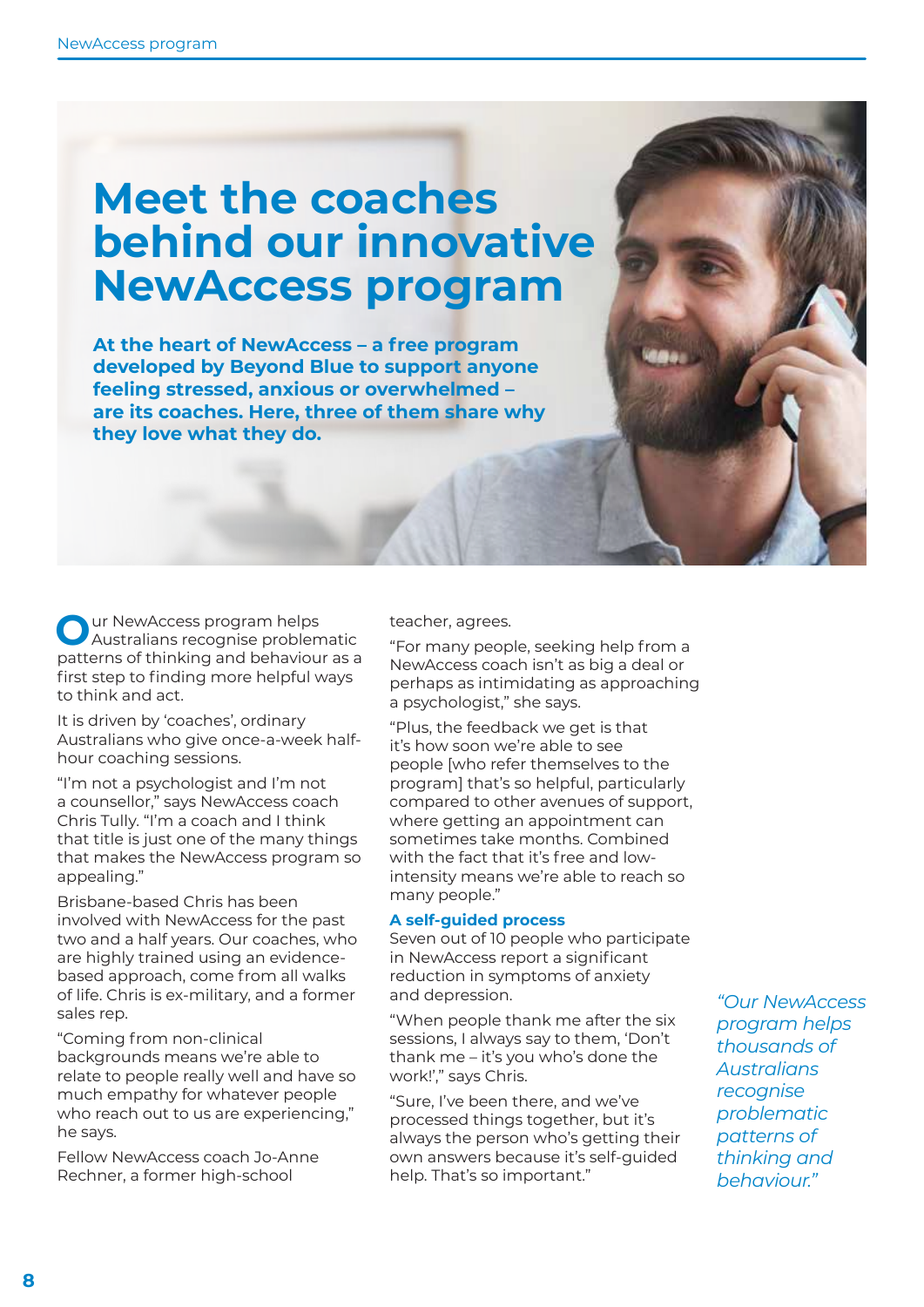Toowoomba-based coach Nicholle McEwan has one word for that: collaboration.

"As coaches, we don't have all the answers, we work together," she says. "It's a true collaboration every step of the way, including sharing weekly progress with participants.

"And while we're always very mindful of the road people have travelled, we're more focused on working to find tools to address the issues that are occurring now. Because that's where we're trying to make the changes and turn circumstances around.

"My favourite thing about the whole process is when someone has what I call their lightbulb moment – when they start to view whatever it is they're struggling with from a different point of view for the first time.

"That's when they begin to understand the behaviours that are keeping them stuck. NewAccess is a personempowering approach. People really connect with their own learning."

#### **An honour and a privilege**

NewAccess coaches might have different backgrounds and life experiences, but they also have one thing in common: they love what they do.

"This is the first role I've had where I feel a genuine sense of purpose," says Chris. "I'm so passionate about the program."

Nicholle says she knew she wanted to become a NewAccess coach as soon as she read the job description.

"And I was lucky enough to get the position. The people I see are incredibly diverse – 12-year-old children, 89-yearold men and every person in between. It's an honour to hear each one of their stories.

"And getting feedback from someone that it's turned their life around is immensely rewarding, but I also learn from every single person I work with."

As for Jo-Anne? It's a very similar story.

"As coaches, we love the program. We not only love being coaches, we love what NewAccess does for people. We see some amazing things. To have someone trust you as a coach and go on to achieve what they do is not only incredibly gratifying, it's a real privilege."

*"Getting feedback from someone that it's turned their life around is immensely rewarding."*



You can learn more about how the NewAccess program works, including finding answers to frequently asked questions, by visiting **beyondblue.org. au/get-support/ newaccess**

At the site, you can also find out whether there's a program currently available in your area, submit an enquiry online or make a simple phone call to start the ball rolling.

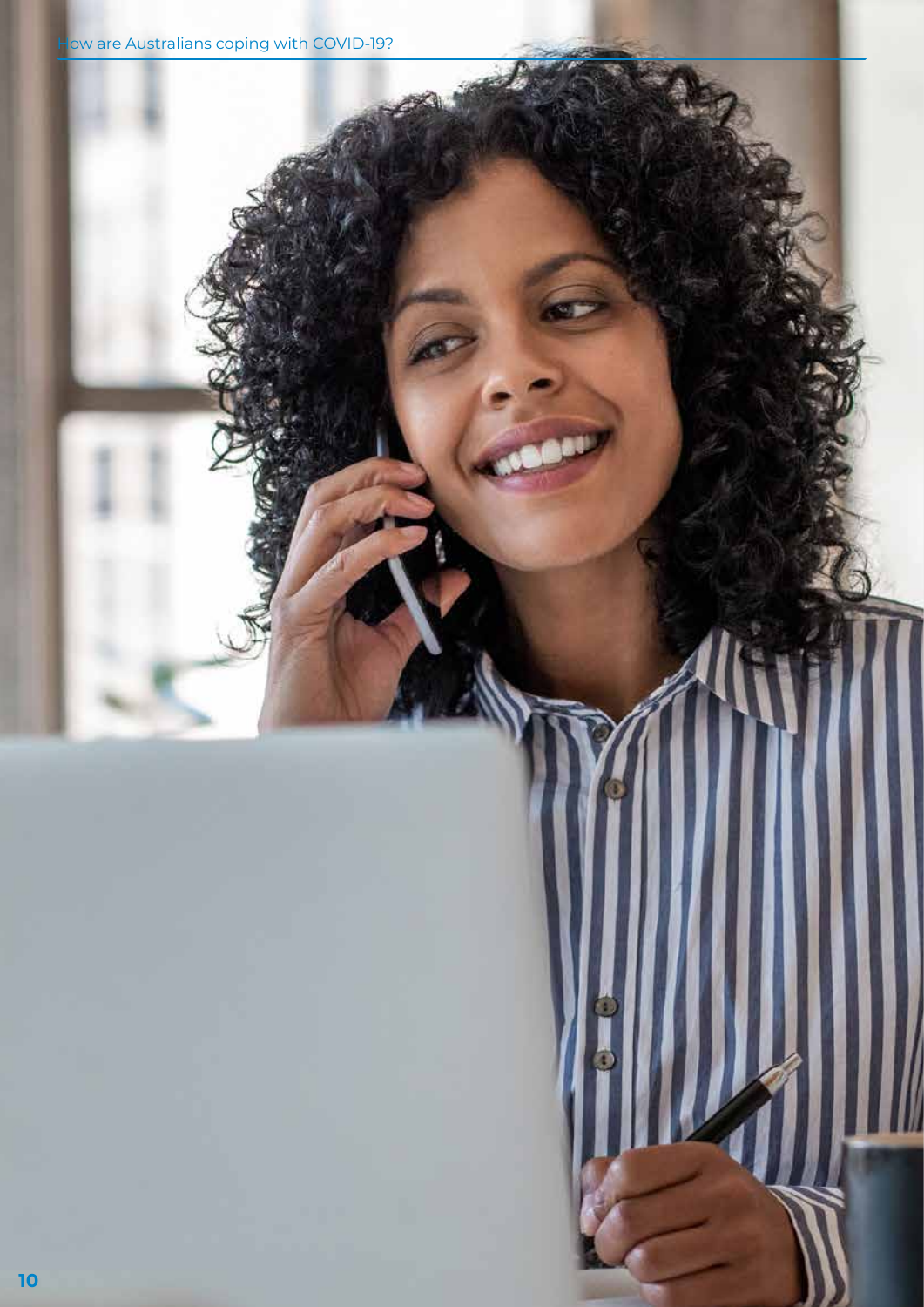## **How are Australians coping with COVID-19?**

**We talked to four Coronavirus Mental Wellbeing Support Service counsellors about how people have been coping during COVID-19.** 

**C**ounsellors Kelly, Michelle, Jessica and Megan, share their insights about how the community is feeling during this challenging time.

#### **What are the main concerns for people calling the service?**

#### **Kelly**

Quite a few people I've spoken to have said they're too afraid to go out still. They are anxious about people jumping in too quickly and they're feeling uncomfortable about being as sociable as others.

#### **Michelle**

We've also had several people calling in about COVID-19 conspiracy theories. As people go back out into the wider community, people are sharing their views about the origin of the virus. For some people this is adding an extra layer of anxiety.

#### **Jessica**

People that are really isolated due to the pandemic just want to hear a voice. They're not necessarily looking for solutions – they're just needing human connection. When people are feeling this way, naturally the calls are longer.

#### **Megan**

People who have never experienced depression or anxiety before are starting to experience it for the first time. Some are experiencing OCD-type behaviours for example, especially regarding children and germs. I've had parents who don't let their children go outside. who are going to the supermarket and disinfecting everything, even goods with packaging on.

#### **On the whole, who has been calling the service?**

#### **Kelly**

I've had a number of women call in who are worried about their partners going back to the workplace. Most of them have young children, so there's concern about them not only contracting coronavirus but bringing it home and the kids getting sick.

#### **Michelle**

A lot of my callers have been older, around 70. They've mostly been worried about family members coming to see them and potentially passing on the virus, particularly family members who've been overseas.

#### **What kind of sentiment have you been getting from the people using the service?**

#### **Kelly**

I think some people may feel a little uncertain about whether they need to call in. They may have never used a counselling service before and so feel a bit hesitant at first. But usually, as soon as you start engaging with warmth and kindness, they realise it's completely understandable to be struggling right now and completely natural to seek help.

#### **Jessica**

I've had people say that they almost feel undeserving of support. They'll say, "Oh, you know, I'm sure you've got other people waiting and I know I haven't got it as bad as a lot of other people." When this happens, I try to be really clear with them – I have time and how you're feeling is important.

#### **How have you been staying mentally healthy during COVID-19?**

#### **Jessica**

I've been hiking, running and spending time outdoors as much as possible. I've also been practicing mindfulness regularly, and just trying to make the most of all the self-care options that are available to me right now.

#### **Megan**

I found it helpful talking to the clinical lead and debriefing after some of the more difficult clinical calls. I also make sure that I enjoy my time off and make the most of my weekends.

**The Coronavirus Mental Wellbeing Support Service is available to everyone, no matter your situation. Call 1800 512 348 or go to coronavirus. beyondblue.org.au.**

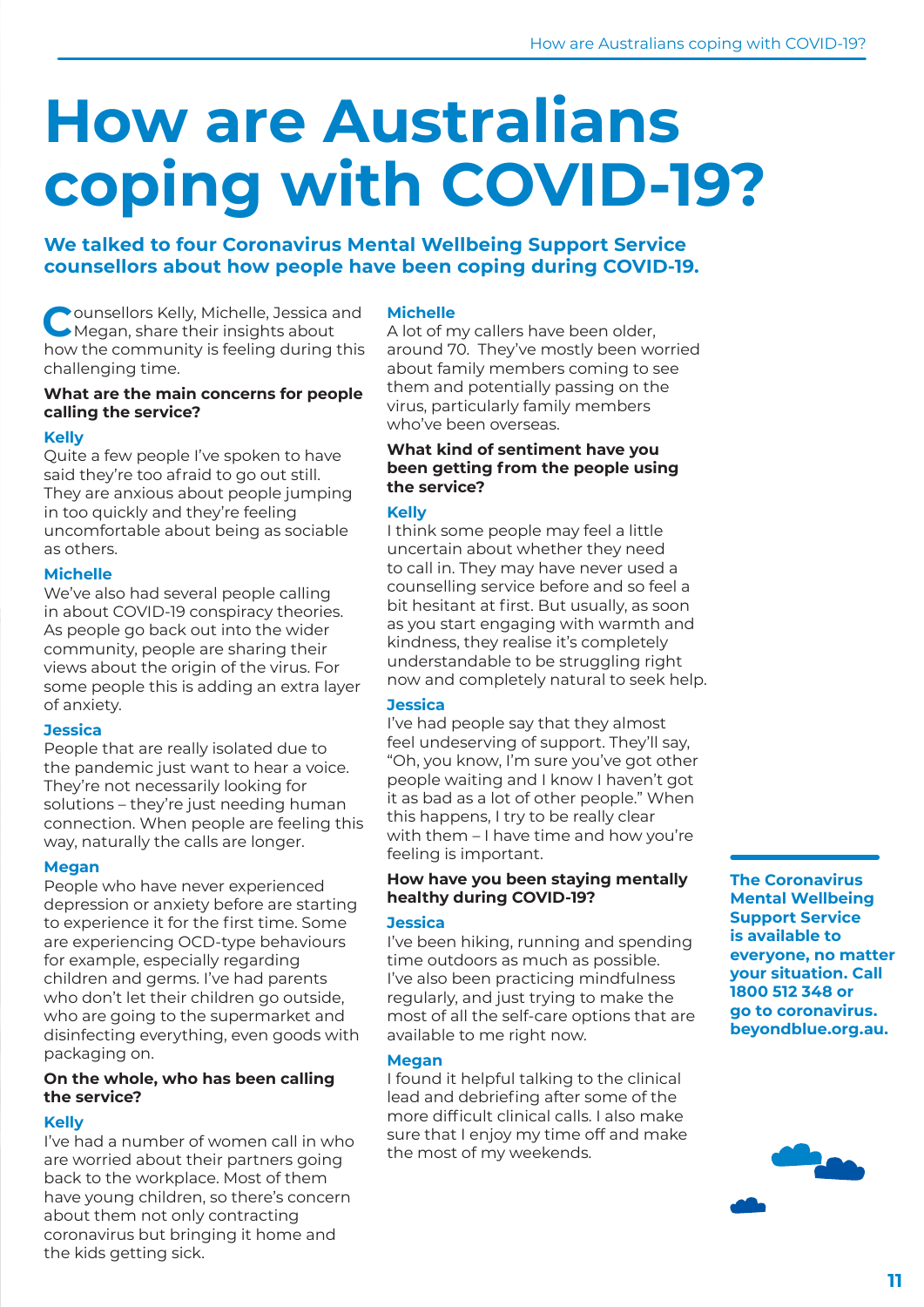### **The launch of** *Not Alone***, our new podcast**

#### **Recently, Beyond Blue released its very first podcast series –**  *Not Alone.*

**W**hen it comes to mental health, we all have our own unique stories to tell. We created this series to reinforce the message that when it comes to mental health, no matter what you are going through, you truly are **not alone.**

This first season consisted of six episodes, each one based on a popular discussion topic from our online forums. These themes include overcoming trauma, supporting a loved one with a mental health condition, work stress, loneliness and isolation, finding purpose and dealing with an inner critic.

The feature of each episode is an interview between our host, Marc Fennell, and a community member who has a connection with that topic. As you will hear, this series is all about personal stories. They are authentic, engaging and powerful in their ability to inspire hope.

For those unfamiliar with podcasts, it is a medium that has seen a huge rise in popularity over recent years.

The intimate nature of podcasts, with most people listening with headphones, creates a unique sense of connection between speaker and listener. This presents an exciting opportunity for Beyond Blue to reach a wide audience and model important, open conversations around mental health.

By sharing personal stories in the form of open and honest conversations, we can reduce the stigma that stops people speaking up when they need support.

Marc Fennell is an accomplished media presenter who has worked with the likes of the ABC, SBS, Channel 10 and Audible. Marc is a brilliant interviewer and has been incredibly enthusiastic with his involvement in this project.

*Not Alone* **is available to listen via podcast platforms such as Apple Podcasts and Spotify. You can also listen on the Beyond Blue website: beyondblue.org.au/not-alone.**

**Tim Hoopmann (pictured left), one of our podcast guests, in conversation with Marc Fennell**

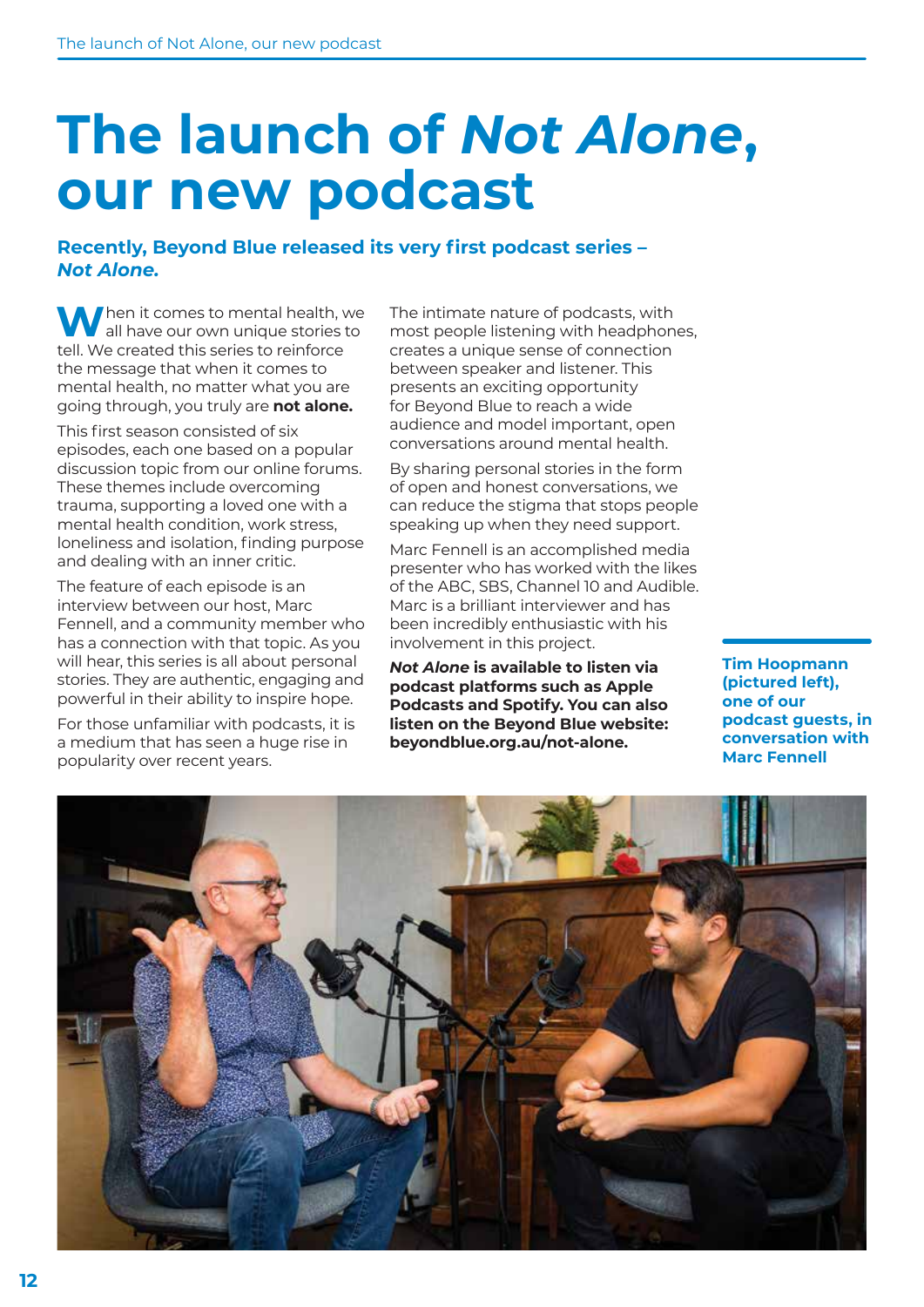## **Financial wellbeing and mental health**

**A**s COVID-19 continues to damage Australia's economy and impact the job market, it's becoming increasingly clear that the pandemic is presenting many people with significant financial challenges.

Laura Higgins, Senior Executive Leader, Financial Capability at Australian Securities and Investments Commission (ASIC) and head of moneysmart.gov.au, explains that for most people, financial wellbeing and mental health are closely linked.

"Being in an unhelpful financial situation can have a negative impact on our mental health. Conversely, if we're struggling with our mental health, sometimes our finance management falls by the wayside," she says.

#### **No time like the present**

Typically, we might understand financial stress to be when people can't meet their day-to-day financial commitments. It's important to understand that financial stress is different for everyone and it isn't necessarily just about a lack of money, as Higgins explains.

"For some people, stress relating to money may simply mean one unpaid bill or a lack of confidence when handling finances."

Whatever your concern, reaching out for help sooner rather than later is always a good idea.

"I'd definitely recommend acting on it quickly. Whether that's by signing



up for some free financial counselling or calling the National Debt Helpline, these services not only provide practical advice but peace of mind too, which is key in terms of supporting mental health."

#### **Take a step-by-step approach**

Higgins says, "I'd recommend carving out a bit of time to address your finances and take a step-by-step approach. If you do one little thing, even just check your bank statement for example, recognise that as an achievement. Then set yourself another little task, and so on."

"If you struggle with this, do it with a family member or a friend. Don't set yourself up to do it alone if you know that you'll find it hard," she adds.

#### **Let's talk about money**

It's really important to get into the habit of tending to our finances on a regular basis, says Higgins, who recommends looking after your finances the same way you'd look after your health or your car.

"Both these things benefit from regular check-ups, as do our finances. So, try and make attending to your money matters a real habit."

#### **No judgement here**

When it comes to supporting those close to you who are struggling with financial stress, Higgins suggests a fairly hands-on approach.

"Practical help, like helping sort unopened bills can go a long way. Especially if a loved one is struggling with their mental health, as they may not have the mental clarity required to sit down and sort through things," says Higgins.

"It's easy to adopt a head-in-the sand approach, especially if we're in a bad place mentally, but things can quickly spiral. So, schedule a specific time on a regular basis to take a look at your bank statements, pay your bills, etc. It really is well worth it, particularly when it comes to alleviating and managing financial stress."

Beyond Blue has partnered with Financial Counselling Australia, to encourage people to start talking more openly about money and to provide access to information and support, whatever their situation.

To find out more about the link between financial wellbeing and mental health visit: **beyondblue.org. au/financial-wellbeing.**

If you, or someone close to you, are in financial difficulty contact the National Debt Helpline on: **1800 007 007.**

**Laura Higgins (pictured left), Senior Executive Leader, Financial Capability at Australian Securities and Investments Commission (ASIC) and head of moneysmart.gov.au**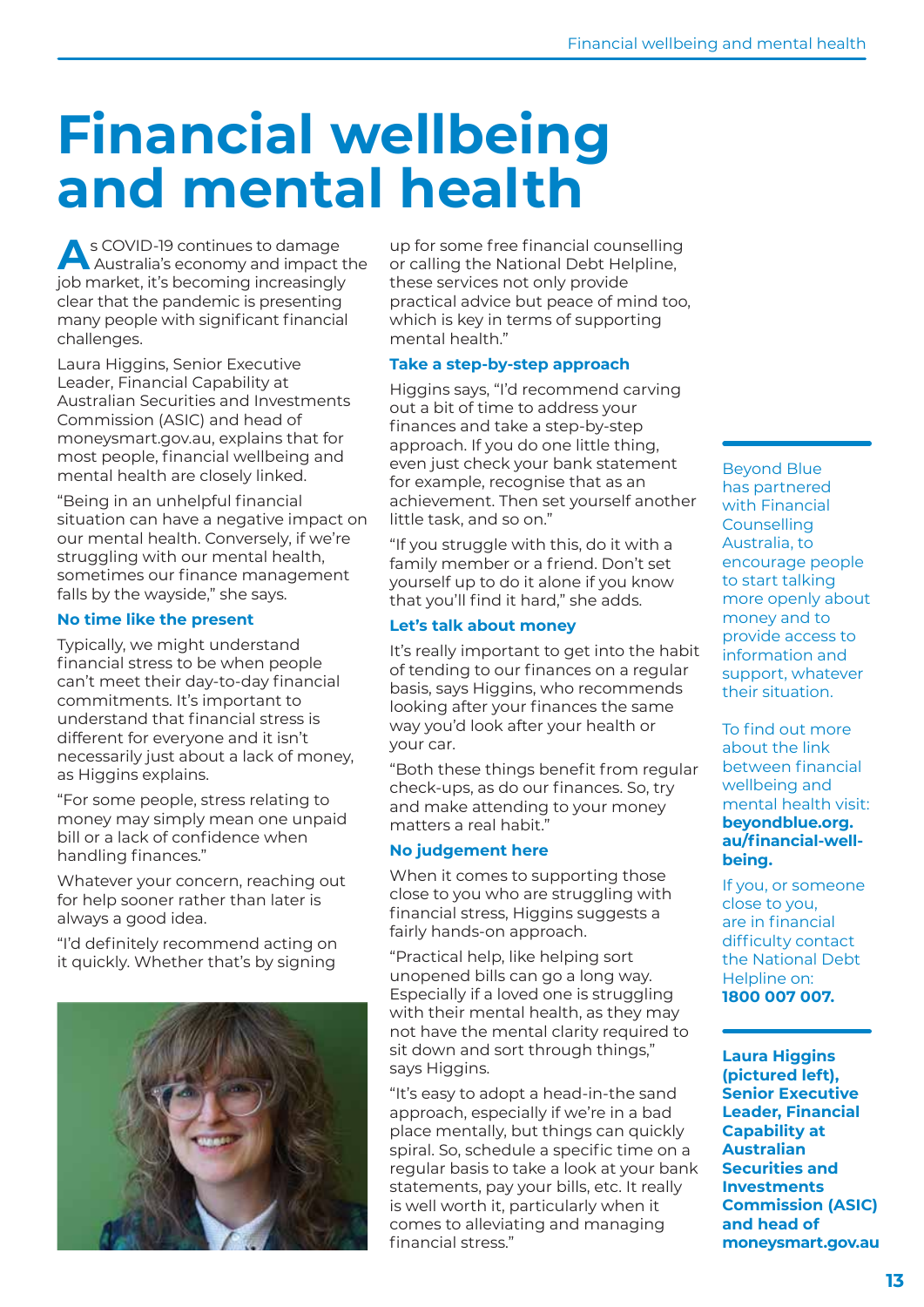## **Mask up for mental health**



**L**ocal Melbournite Julie, of Simply Joolz, has recognised the significant impact coronavirus has had on mental health in Australia. "Since the outbreak of the COVID pandemic, and with 3

million Australians living with anxiety or depression, Beyond Blue's mental health work and reach is more important than ever".

With the support of her friends, Joolz decided to use her outdoor accessory business to create face masks and donate \$10 from each mask to Beyond Blue.

"Each cotton mask you purchase has been handmade by volunteers in Melbourne who generously give their time to assist the work of Beyond Blue. Every donation helps and makes a significant impact to mental health in Australia, so thank you for your generosity."

When Joolz set out, she initially didn't foresee how popular her venture would be. She says, "If you had suggested I put \$9,000 as a goal, I would have been laughing!" Joolz's mask venture has raised nearly \$10,000 for Beyond Blue. Well done Joolz!

**Thank you Joolz and your incredible community of volunteers, ensuring everyone is safe and healthy.**

## **Something exciting is coming to Beyond Blue!**

#### **Help us design an impactful and successful fundraising signature event or campaign for Beyond Blue.**

The impacts of this year's bushfire<br>
crisis and COVID-19 pandemic mean people are needing support now more than ever before. Contacts to our Support Service increased 66 per cent in April and 60 per cent in May, compared to the same period in 2019. In June 2020, calls were up 47 per cent on June 2019 and we know that increased demand will continue in years to come.

Now is the time for us to start planning a **fundraising signature event or campaign** to help us keep up with the growing demand for the Beyond Blue Support Service, which is entirely funded by donations.

Beyond Blue's signature event or

campaign will be delivered annually from 2021 and will raise vital funds to make sure every call, email and webchat is answered by a mental health professional.

We would love to hear from you about the type of event or campaign that you're most likely to participate in, support and advocate for in your community. As a dedicated Beyond Blue supporter, we really value your input on new ways we can ensure everyone in Australia can achieve their best possible mental health.

If you have any great ideas and would like to help us create Beyond Blue's fantastic new fundraising event, please email the team at **fundraising@beyondblue.org.au.**

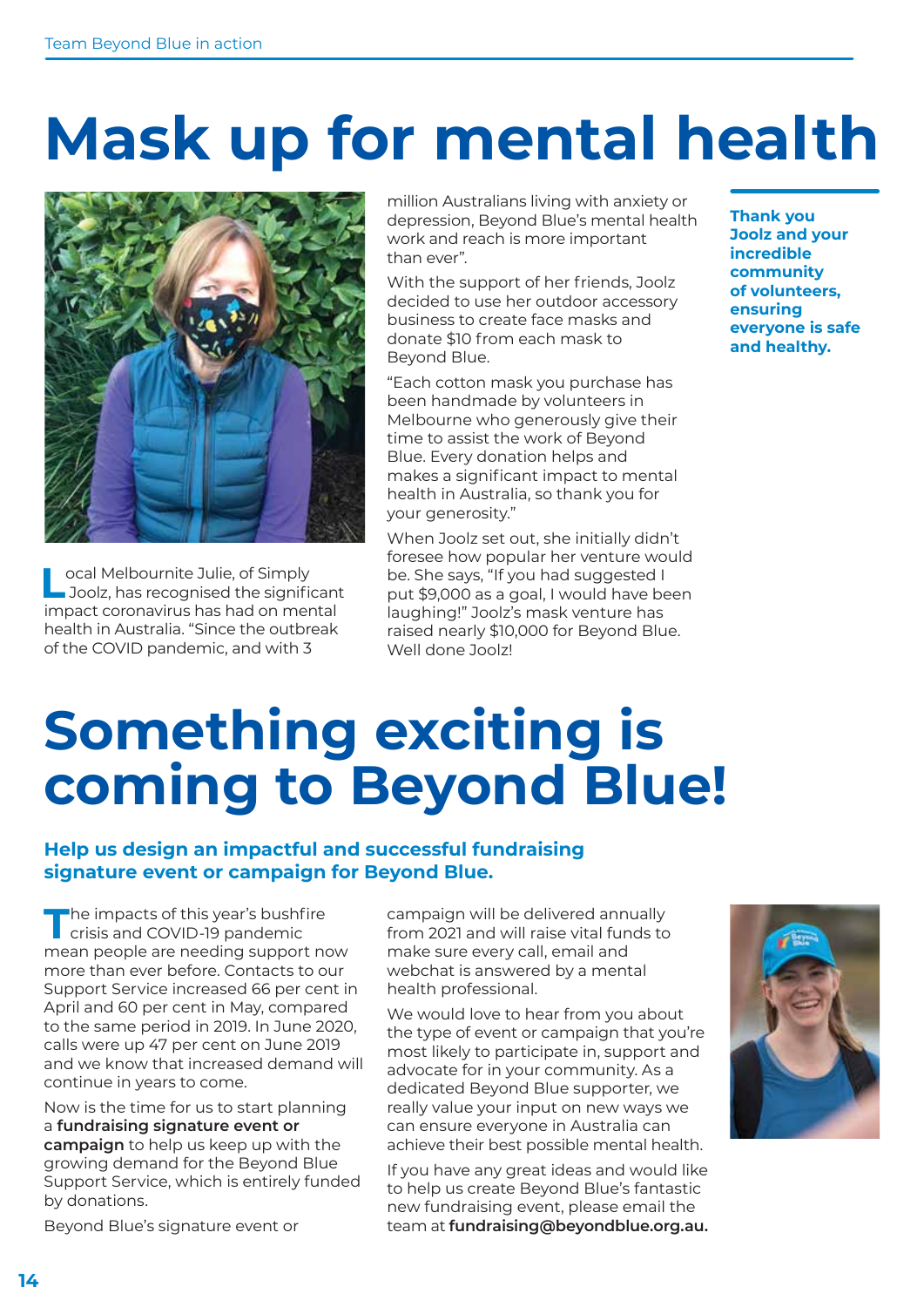### **Team Beyond Blue in action**

**We are always amazed by the inventive ways the community comes together to fundraise for Beyond Blue. Generous contributions from the community make an enormous difference in supporting Beyond Blue's programs and services as well as engaging friends and neighbours in conversations about mental health.** 



#### **Close ups for connection**

Some people are enjoying time to themselves, while others like Maxine are missing physical connection while we isolate because of the pandemic.

"I had the idea for #closeupforcorona a couple of weeks ago when I was starting to feel low and emotional by not being able to hug, kiss, or even briefly touch my friends… I thought there must be something we could do to become closer despite having to physically distance and when a friend sent me a close up of her face, it sparked the idea for #closeupforcorona," Maxine explains.

Ideas like Maxine's remind us that we don't need to be emotionally distant from our loved ones even while we're physically apart.

"I'm asking people to donate coffee money when they post a 'close up' of something which is important and creates connections for them, whether that's a selfie, their pet, or whatever," she says.

Maxine's fundraiser has raised close to \$1,000



and has also promoted a positive discussion around the link between mental health and social connection during the pandemic. Thank you for a wonderful initiative, Maxine!



#### **The biggest burger for Beyond Blue**

JL Lennard celebrated International Burger Day in a BIG way – building a burger 2.8m high and raising \$10,000 in support of Beyond Blue!

National Sales Manager and 'grill master,' Malcolm Stirling, explained the idea behind the burger tower. "After coming back from COVID-19 lockdown, we had staff that had struggled and we wanted to help them through a fun activity that all staff can get behind and raise as much money as we could for mental health."

The family-owned business stacked patties, cheese, tomatoes and lettuce 10cm taller for every \$100 raised, hoping they'd be able to donate \$1,000. As you can see from the height of the burger, they far surpassed their goal raising 10 times more than they anticipated!

They are already planning bigger and better things for next year… stay tuned to find out!

**If you would like to host a fundraiser for for Beyond Blue go to fundraise.beyondblue.org.au or call us on 03 9810 6100.**